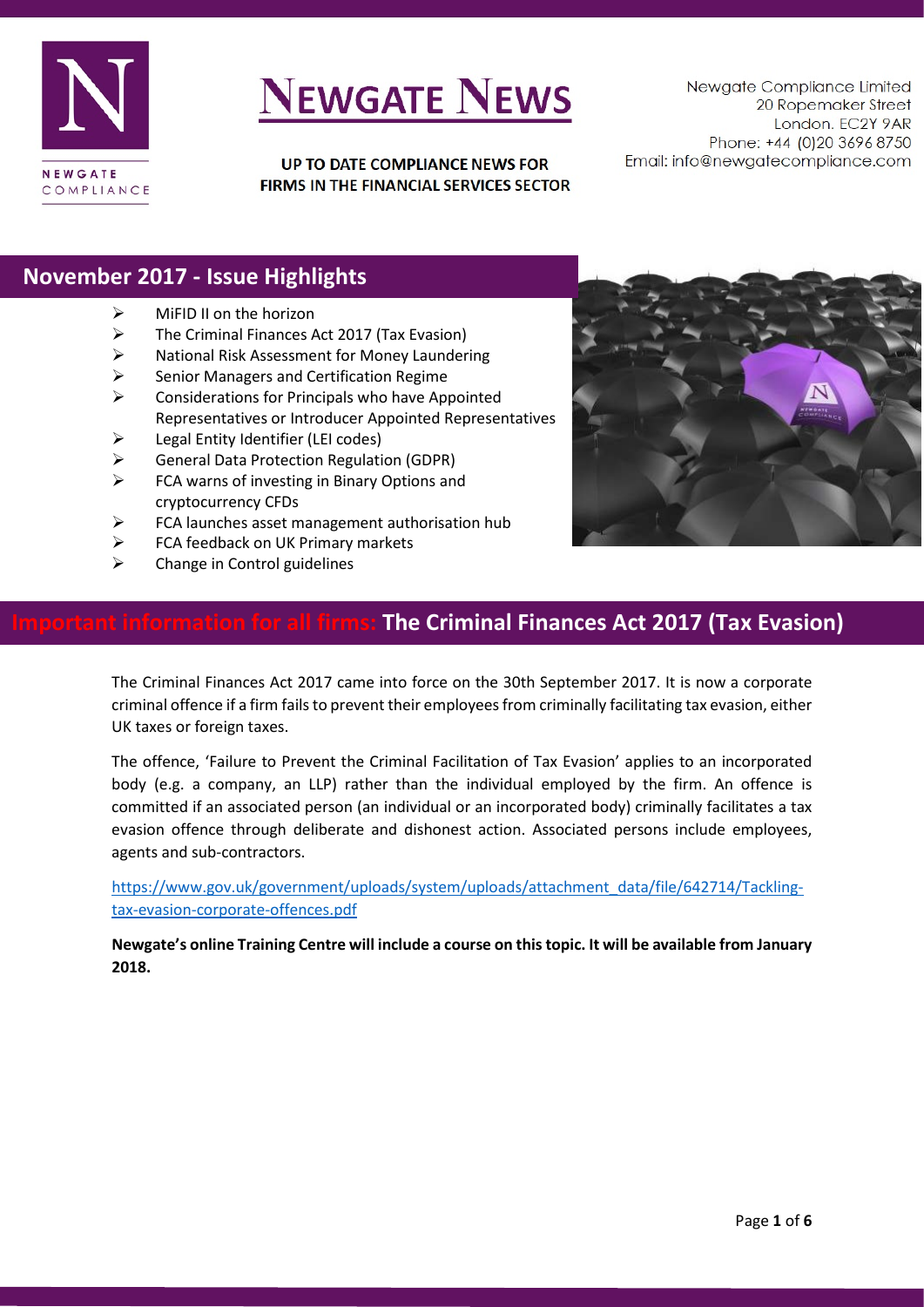

# **VEWGATE NEWS**

UP TO DATE COMPLIANCE NEWS FOR FIRMS IN THE FINANCIAL SERVICES SECTOR

### **All firms: National Risk Assessment for Money Laundering and Terrorist Financing**

On 26 October 2017, the Treasury published an update to the National Risk Assessment (NRA) of money laundering and terrorist financing. The NRA is the Government's assessment of the key money laundering and terrorist financing threats facing the UK including the susceptibility of the sectors to money laundering and terrorist financing.

Key findings from the report include:

- the criminal exploitation of banks, professional and financial services and cash remain the greatest areas of money laundering risk to the UK
- cash remains the preferred method for terrorists to move funds through and out of the country
- a wide-ranging set of reforms by government, like introducing the ability to investigate suspicious asset trails and to crack down on illicit finance over recent years are starting to take effect

A link to the assessment is here – Chapter 4 relates specifically to financial services [https://www.gov.uk/government/uploads/system/uploads/attachment\\_data/file/655198/National\\_](https://www.gov.uk/government/uploads/system/uploads/attachment_data/file/655198/National_risk_assessment_of_money_laundering_and_terrorist_financing_2017_pdf_web.pdf) risk assessment of money laundering and terrorist financing 2017 pdf web.pdf

Newgate's online Training Centre includes an Anti-Money Laundering course which we recommend to all clients.

## **Important information for all firms: Senior Managers and Certification Regime extension to all financial services firms**

FCA has issued its proposals in CP17/25 to extend the Senior Managers and Certification Regime (SM&CR) to almost all regulated firms, essentially replacing the existing Approved Persons regime.

#### [https://www.fca.org.uk/publications/consultation-papers/cp17-25-individual-accountability](https://www.fca.org.uk/publications/consultation-papers/cp17-25-individual-accountability-extending-smcr)[extending-smcr](https://www.fca.org.uk/publications/consultation-papers/cp17-25-individual-accountability-extending-smcr)

The SM&CR aims to encourage a culture of staff at all levels taking personal responsibility for their actions and to make sure firms and staff clearly understand and can demonstrate where responsibility lies. The FCA proposes three parts to the SM&CR:

Five Conduct Rules that will apply to all financial services staff at FCA authorised firms. This simple set of rules means that individuals must act with integrity, act with due care, skill and diligence, be open and cooperative with regulators, pay due regard to customer interests and treat them fairly, and observe proper standards of market conduct.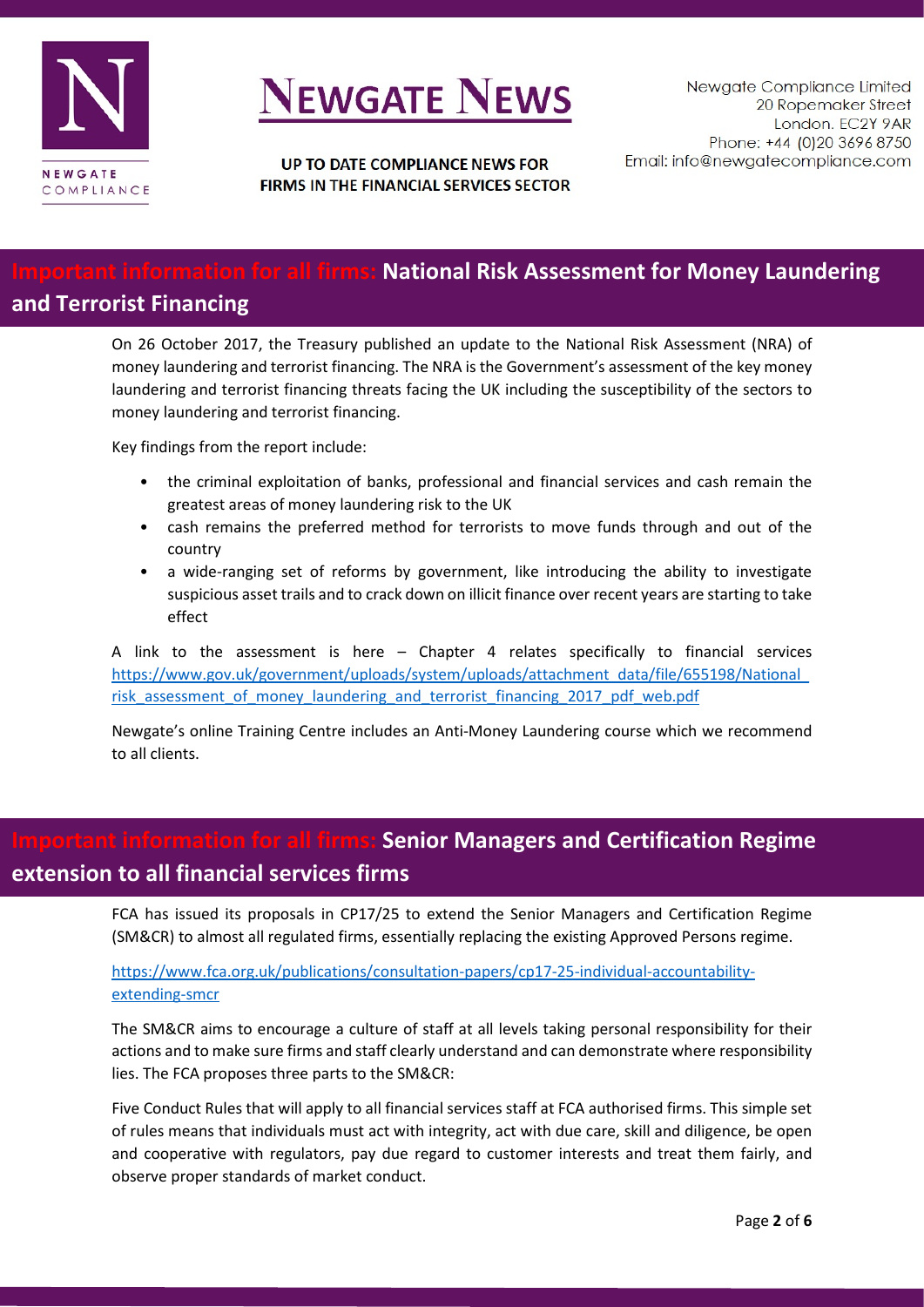

# **VEWGATE NEWS**

#### UP TO DATE COMPLIANCE NEWS FOR FIRMS IN THE FINANCIAL SERVICES SECTOR

The responsibilities of Senior Managers will be clearly set out and, should something in their area of responsibility go wrong, they can be personally held to account.

Under the Certification Regime, firms will certify individuals for their fitness, skill and propriety at least once a year, if they are not covered by the Senior Managers Regime but their jobs significantly impact customers or firms. **The general industry consensus is that the extension will be implemented in Q4 2018.**

## **Considerations for Principals who have Appointed Representatives or Introducer Appointed Representatives**

The FCA have issued an alert to Principal firms with appointed representatives and/or introducers (collectively 'ARs') as a reminder of their responsibilities for ensuring adequate oversight of the AR arrangements.

[https://www.fca.org.uk/news/news-stories/considerations-for-principals-who-have-appointed](https://www.fca.org.uk/news/news-stories/considerations-for-principals-who-have-appointed-representatives-or-introducer-appointed-representatives)[representatives-or-introducer-appointed-representatives](https://www.fca.org.uk/news/news-stories/considerations-for-principals-who-have-appointed-representatives-or-introducer-appointed-representatives)

FCA expect Principal firms to review and consider certain areas which include;

- Introducers and AR's exerting significant undue influence in relation to client investment choice and involvement in the advice process;
- Whether all AR relationships remain necessary and appropriate for their type of business. (e.g. is the AR actually conducting business that requires regulatory coverage as an AR);
- Procedures for monitoring the type, volume and source of business submitted by their AR's;
- Due diligence undertaken as part of the AR take-on process;
- The process for identifying/monitoring the individuals at the AR who exert significant control or undertake senior management functions. Principals must ensure the senior managers are approved persons;
- Reviewing the actions of each AR to ensure they remain compatible with their obligations as an AR and allow the Principal to meet its regulatory obligations.

Firms with Introducer AR's are reminded of the [alert](https://www.fca.org.uk/news/news-stories/investment-advisers-responsibilities-accepting-business-unauthorised-introducers-lead-generators) issued in August 2016, highlighting risks from accepting business from introducers/ lead generators, some of whom may be unauthorised.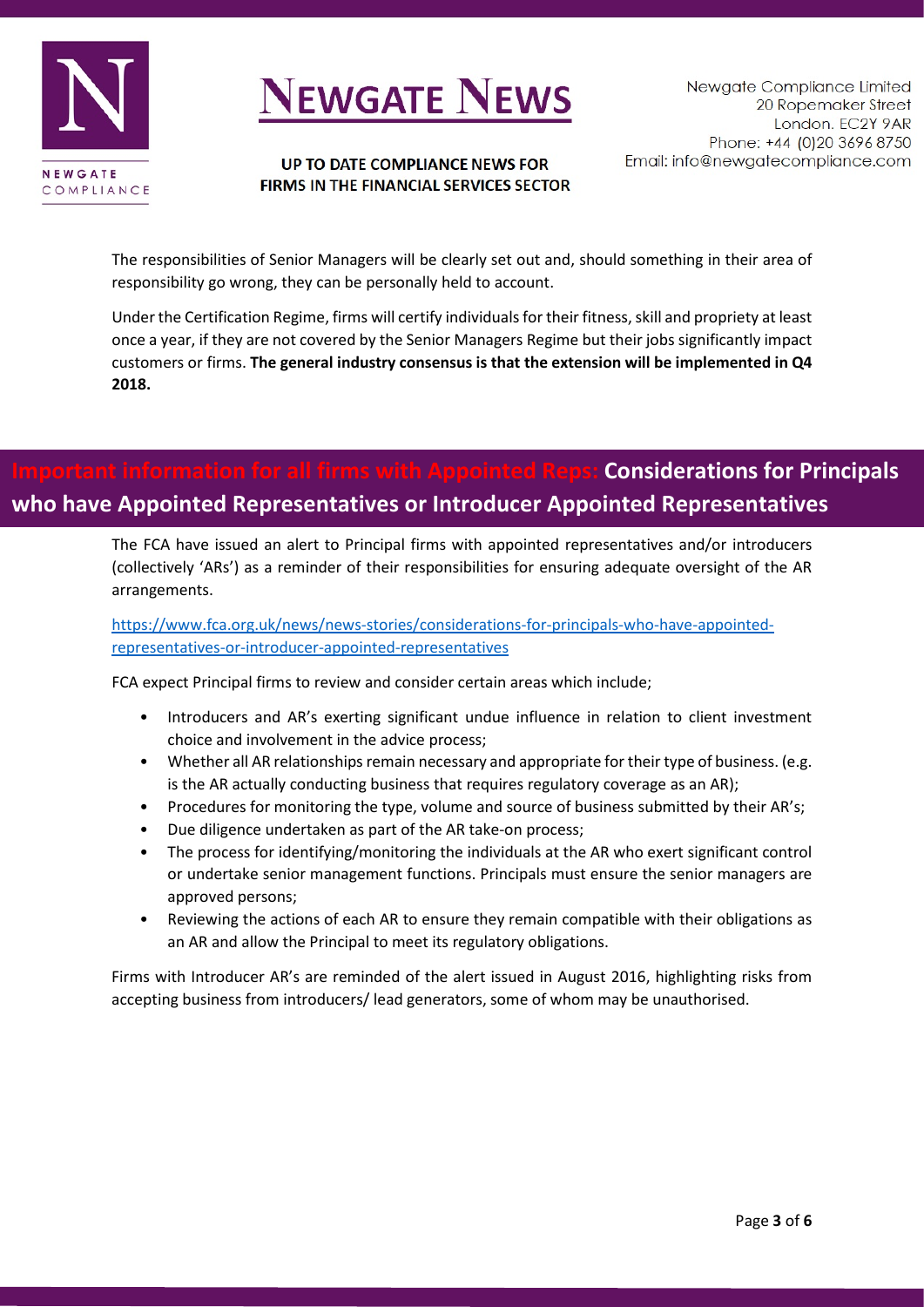

# **NEWGATE NEWS**

#### UP TO DATE COMPLIANCE NEWS FOR FIRMS IN THE FINANCIAL SERVICES SECTOR

### **All MiFID firms: Legal Entity Identifier (LEI code)**

If you are subject to MiFID II transaction reporting obligations, to be able to execute a trade on behalf of a client post 3rd January 2018, you and any client who is eligible for a Legal Entity Identifier ("LEI") must have one. This will include any client that is a company, charity or trust eligible for an LEI.

If you have not applied for an LEI code you should do so now. The attached link to the FCA website explains how to apply.

<https://www.fca.org.uk/markets/mifid-ii/legal-entity-identifier-lei-update>

## **Formation for all MiFID firms: Inducements and Research from non-EU brokers**

Inducement rules under MiFID II require investment firms paying to acquire investment research to either set up a research payment account and agree a research budget with the client or pay for the research itself.

The European Commission has, through a set of 'FAQs', clarified how firms subject to MiFID II can obtain research and brokerage services from brokers in non-EU jurisdictions in full compliance with their obligations under the Directive.

<https://ec.europa.eu/info/system/files/non-eu-brokers-dealers.pdf>

#### **for all firms: General Data Protection Regulation (GDPR)**

The GDPR, which comes into effect on 25th May 2018, introduces an EU wide framework for handling personal data and will replace the UK Data Protection Act.

The GDPR will also apply to the transfer of data outside of the EU. The effect of the GDPR means its scope will apply to EU and non-EU data controllers and processors offering goods or services to individuals located in the EU. The Regulation will affect many industries, particularly financial services where firms tend to hold large volumes of personal data.

The GDPR will apply additional legal obligations on data controllers (entities that determine the purpose and means of the processing of personal data) and processors (entities who handle data on the controller's behalf). Controllers will need to ensure that contracts with processors comply with the GDPR.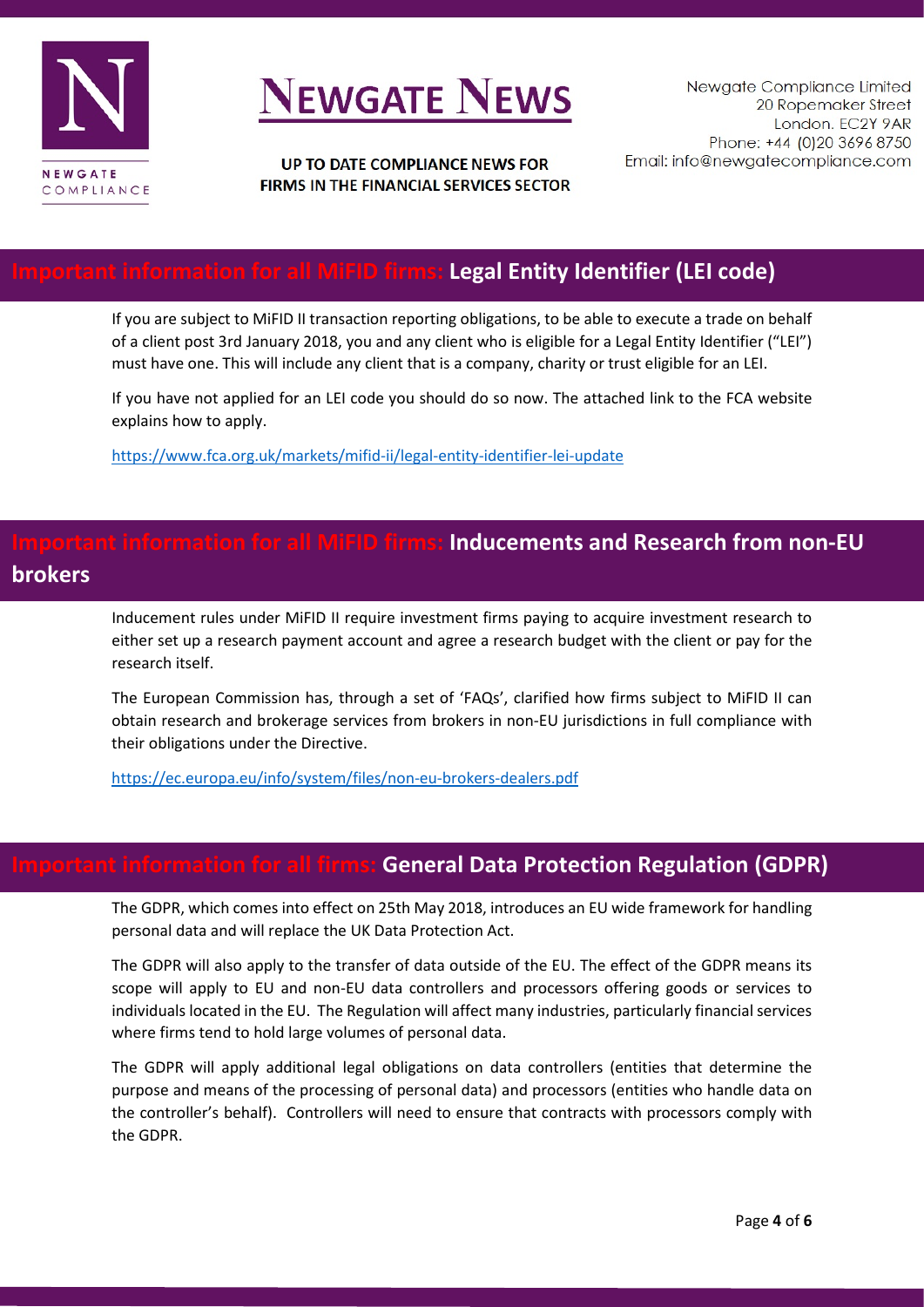

# **NEWGATE NEWS**

COMPLIANCE

UP TO DATE COMPLIANCE NEWS FOR FIRMS IN THE FINANCIAL SERVICES SECTOR

There will be requirements for explicit consent to be freely given by individuals for their data to be used for specific purposes, as well as the right for individuals to request details of information held and for data to be deleted. Firms must be able to demonstrate 'how' they are complying with the principles, such as documenting any decisions made when processing relevant GDPR data. The GDPR will require firms to record specific information and to maintain records in a way so that they can make them available to the FCA if requested.

**Newgate's online Training Centre will include a course on this topic. It will be available from January 2018.**

## **If firms offering CFDs: FCA warns of risks investing in binary options and cryptocurrency CFDs**

The FCA has issued a warning to consumers of the risks in investing in these products.

As from 3rd January 2018, firm offering binary options must be regulated. FCA concerns are that data suggests that a majority of consumers lose money when trading binary options, they are similar to fixed odds bets and could be addictive, the complex method used to price binary options, means that it is difficult for consumers to value these products accurately, conflicts of interest and the potential for fraud (UK consumers are being increasingly targeted by binary options investment scams).

With regard to cryptocurrency CFDs, FCA warns these are extremely high-risk and speculative. FCA concerns are the value of cryptocurrencies, and therefore the value of CFDs linked to them, is extremely volatile, the use of leverage (some firms are offering leverage of up to 50:1, higher charges compared to other CFD products and a lack of pricing transparency.

<https://www.fca.org.uk/news/news-stories/consumer-warning-about-risks-investing-binary-options>

[https://www.fca.org.uk/news/news-stories/consumer-warning-about-risks-investing](https://www.fca.org.uk/news/news-stories/consumer-warning-about-risks-investing-cryptocurrency-cfds)[cryptocurrency-cfds](https://www.fca.org.uk/news/news-stories/consumer-warning-about-risks-investing-cryptocurrency-cfds)

### **Information for asset management firms: FCA launches asset management authorisation hub**

The FCA have launched a[n asset management authorisation hub](https://www.fca.org.uk/firms/asset-managers-authorisation) to help new investment management firms navigate their way through the authorisation process.

FCA has published guidance on its website to new applicant on the things to consider before applying, preparing and making an application to the FCA and what needs to be done post authorisation. Firms will be offered pre-application meetings and dedicated case officers prior to submitting their application.